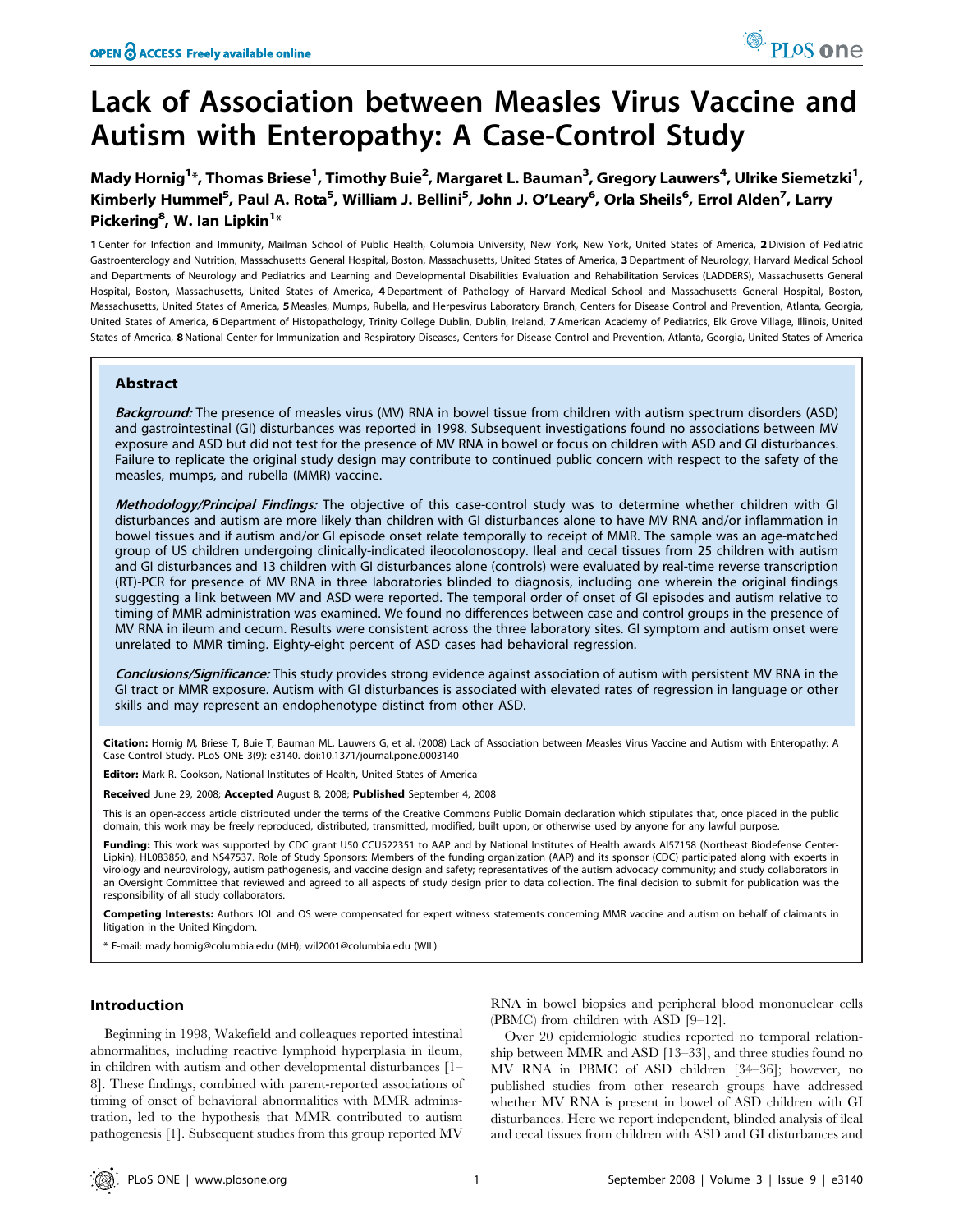children with GI disturbances but no neurological deficits for the presence of MV RNA in three laboratories, including the one where the original reports of an association between ASD and MV were obtained.

# Results

Forty-seven children were recruited. Six recruits did not complete the study: 3 potential cases dropped out prior to colonoscopy; 1 potential case and 2 potential controls completed colonoscopy but had incomplete clinical assessments. No differences were found in age, sex, or case-control status between study completers and non-completers. An additional 2 potential cases were excluded for failure to meet diagnostic inclusion criteria (below cutoffs for autistic disorder [AUT] on ADI-R); and 1 case was excluded because no bowel biopsy material was available. The final study population consisted of 25 cases (AUT/GI group) and 13 controls (GI control group) presenting consecutively for ileocolonoscopy who received at least one dose of MMR and completed all study procedures.

Age at biopsy was similar for cases and controls [median (interquartile range, IQR), cases, 5.5 (3.0) years; controls, 5.1 (3.0)

Table 1. Subject characteristics.

years], as was the distribution of cases and controls across the three age strata. Girls were older at biopsy than boys  $(P=0.01)$ . There were no significant differences between cases and controls in their distribution by sex within the three age groups  $(Table 1)$ .

The clinical indications for endoscopic/colonoscopic procedures commonly noted in both AUT/GI and GI groups included recurrent abdominal pain (RAP), gastroesophageal reflux, vomiting, and food allergies. Although the more subjective factor of RAP was frequently present in both cases (36%) and controls (38%), it was rarely the sole rationale for GI examination in either group (1 of 25 cases, or 4%; 2 of 13 controls, or 15%;  $P = 0.27$ ).

Median age at receipt of first MMR was similar for cases [15.3 (1.7) months] and controls [16.0 (4.9) months]. The majority of study subjects were in the 3–5 year age stratum and below the age recommended for second MMR (4–6 years [37]); expectedly, 80% of cases and 69% of controls received only one MMR prior to the study ( $P = 0.36$ ). Consistent with the older age of girls in the study, there was a trend toward a higher proportion of girls than boys receiving a second MMR  $(P=0.13)$ . None of the children received MV-containing vaccines other than MMR.

Clearance of MV depends on development of adaptive immunity. As cell-associated MV RNA may be present transiently

| SUBJECT CHARACTERISTIC              |                  | <b>AUT/GI CASES</b> | <b>GI CONTROLS</b> |
|-------------------------------------|------------------|---------------------|--------------------|
| <b>SEX</b>                          | Male             | 23 (92)             | 9(69)              |
| n(%)                                | $3-5$ years      | 15                  | $\overline{7}$     |
|                                     | $6 - 7$ years    | $\epsilon$          | $\mathbf{1}$       |
|                                     | $8-10$ years     | $\overline{2}$      | $\mathbf{1}$       |
|                                     | Female           | 2(8)                | 4(31)              |
|                                     | $3-5$ years      | 0                   | 1                  |
|                                     | $6 - 7$ years    | $\mathcal{O}$       | $\mathbf{1}$       |
|                                     | 8-10 years       | $\overline{2}$      | $\overline{2}$     |
|                                     | All subjects     | 25 (100)            | 13 (100)           |
| <b>ETHNICITY</b>                    | Caucasian        | 18 (72)             | 12 (92)            |
| n (%)                               | Asian            | 4(16)               | 0(0)               |
|                                     | Hispanic         | 2(8)                | 0(0)               |
|                                     | African-American | 1(4)                | 1(8)               |
| <b>AGE STRATUM</b>                  | $3-5$ years      | 15 (60)             | 8(61)              |
| n (%)                               | 6-7 years        | 6(24)               | 2(15)              |
|                                     | $8-10$ years     | 4(16)               | 3(23)              |
| <b>AGE AT BIOPSY</b>                | All subjects     | 5.5 $(3.0)^a$       | 5.1(3.0)           |
| in years, median (IQR)              |                  |                     |                    |
| <b>AGE AT FIRST MMR</b>             | All subjects     | 15.3 $(1.7)^b$      | 16.0(4.9)          |
| in months, median (IQR) [RANGE]     |                  | $[12.2 - 22.8]$     | $[5.6 - 20.5]$     |
| TIME FROM LAST MMR TO BIOPSY        | All subjects     | 40.8 $(26.7)^c$     | 39.8 (21.1)        |
| in months, median (IQR) [RANGE]     |                  | $[23.7 - 97.9]$     | $[3.5 - 64.5]$     |
| <b>TOTAL NUMBER OF MMR VACCINES</b> | All subjects     | 20 <sup>d</sup>     | 31                 |
| % receiving 2 doses                 |                  |                     |                    |
| TOTAL NUMBER OF ALL VACCINES        | All subjects     | $17(4)$ *           | 20(1)              |
| median (IQR) [RANGE]                |                  | $[13 - 21]$         | $[15 - 22]$        |

<sup>a</sup> Mann-Whitney U, one-tailed,  $P = 0.67$ .  $^{\text{b}}$ Mann-Whitney U, one-tailed,  $P = 0.15$ .  ${}^{\text{c}}$ Mann-Whitney U, one-tailed,  $P = 0.50$ .  $dX^2$ , Fisher's exact test, one-tailed,  $P = 0.36$ .

 $M$ Mann-Whitney U, one-tailed,  $P = 0.04$ .

doi:10.1371/journal.pone.0003140.t001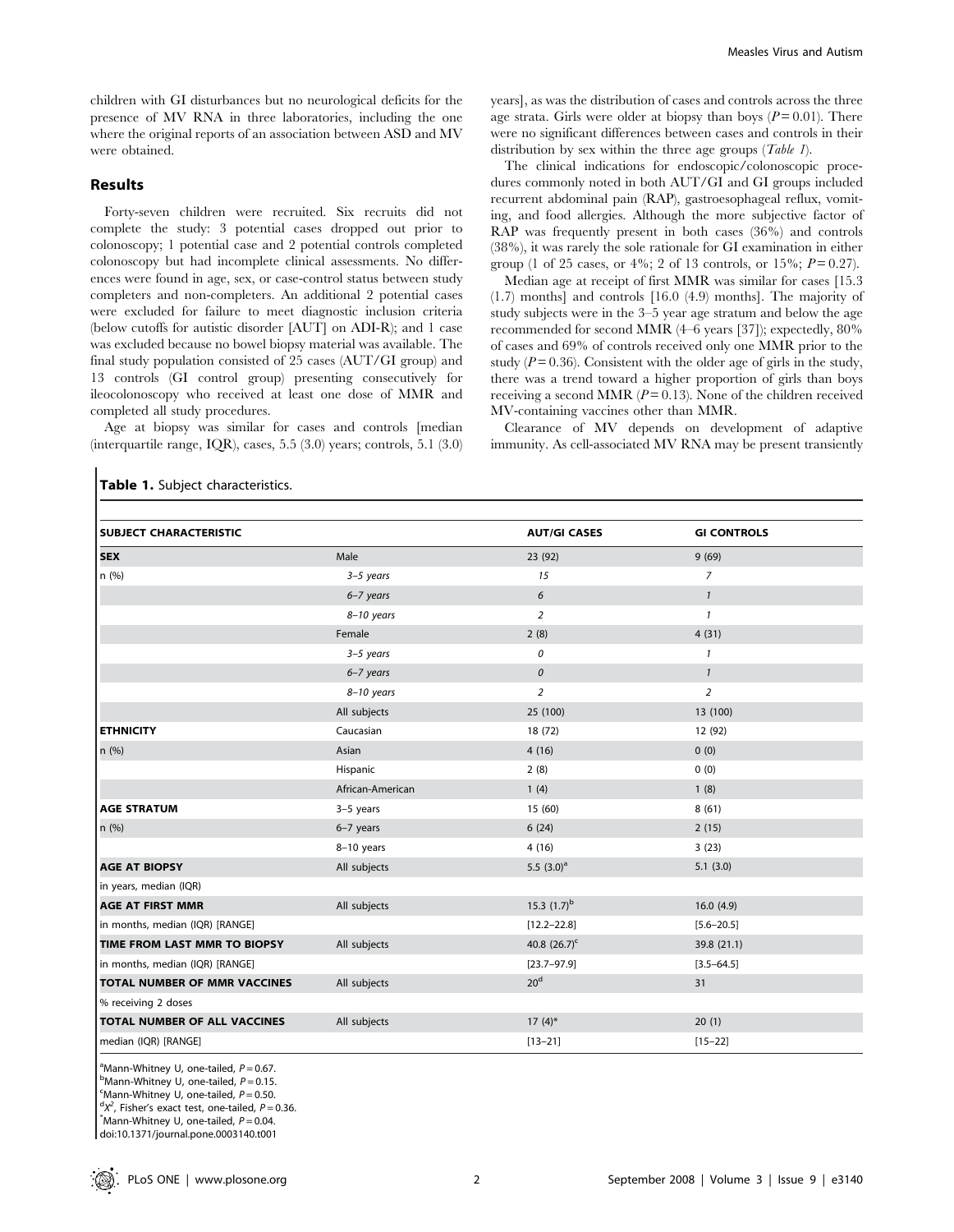after receiving MMR [38–39], timing of vaccination relative to biopsy was potentially important. Parental reports of timing of MMR receipt 6 months or more prior to biopsy were in accord with pediatric provider immunization charts for the final study population with the exception of one control boy whose immunization record revealed receipt of a second MMR 3.5 months prior to biopsy. This subject was retained in final analyses after determining results to be the same both with and without inclusion of his data. The median MMR-biopsy interval was similar for cases [40.8 (26.7) months] and controls [39.8 (21.1) months], and was not influenced by sex (Table 1). Older age at biopsy was associated with a longer MMR-biopsy interval, independent of case status (Spearman rank correlation,  $Rho = 0.65, \, \text{p} < 0.0001$ .

Controls received a greater median number of all types of vaccines than cases  $[20 (1)$  vaccines vs. cases,  $[17 (4)$ ;  $P = 0.04$ , Table 1). Total number of vaccines received was not related to age or sex.

The study sample included two sibling pairs; three of these children were controls (2 males, 1 female) and one was a case (male). Data from sibling pairs were retained after determining that patterns of results were unaltered by sibling pair exclusion.

#### Neuropsychiatric status

AUT diagnoses were confirmed for all cases. Absence of AUT, other ASD, or other developmental disturbances was confirmed for controls. For one control, ADI-R was incomplete; this subject was retained after determining that CDI and clinical assessment were consistent with typical development.

Median AUT onset age was 13.5 (7.0) months (Table 2). Cases had a high rate of CPEA-defined behavioral regression (loss of language and/or other skills following acquisition), 88%, compared to published rates of 20–40% for the general ASD population [27,40].

#### Real-time RT-PCR assays

Prior to examination of study samples, performance of the four different primer sets (two for H gene, two for F gene) was evaluated for the 12 cloned target regions using synthetic RNA standards. A lower limit of detection of 50 RNA molecules per reaction was confirmed for each primer set in all laboratories.

All laboratories correctly identified all positive controls using pre-established criteria for positivity (positive results in at least two of three wells with at least one of the primer pairs for F and one of the primer pairs for H). All laboratories correctly identified all negative controls.

Concordance across laboratories was achieved in the initial round of real-time RT-PCR assays for all positive and negative results with the exception of a single study sample, an ileal biopsy from a control. An additional three samples, one ileal sample (from a control) and two cecal samples (one case, one control) yielded signal in at least one assay in one laboratory but did not meet criteria for positivity. All four samples were retested as below to resolve discrepancies.

As detailed above, only one sample met the pre-established definition of discordance; in this instance, an ileal sample from a control was positive with all four MV primer pairs in a single laboratory. Neither of the other two laboratories reported positive wells with any primer/probe combinations for this sample. The amplification product from this reaction was sequenced and determined to contain the engineered restriction site, confirming that it represented the synthetic transcript control. This sample was classified as negative. Aliquots of the three other samples that had yielded signal in one assay in a single laboratory were shipped Table 2. Onset of GI episodes and autism relative to MMR administration.

| <b>Timing of event</b>              | <b>AUT/GI cases GI controls</b> |                |
|-------------------------------------|---------------------------------|----------------|
|                                     | $(n = 25)$                      | $(n = 13)$     |
| First MMR vaccine                   | 15.3 $(1.7)^a$                  | 16.0(4.9)      |
| age in months, median (IQR)         |                                 |                |
| First episode of GI disturbance     | 12.0 $(17.5)^{b}$               | 2.0(19.5)      |
| age in months, median (IQR)         |                                 |                |
| MMR before GI onset $[n (%)]$       | 12 $(48)^c$                     | 3(23)          |
| MMR after GI onset $[n (%)]$        | 13 (52)                         | 10(77)         |
| Autism onset                        | 13.5(7.0)                       | Not applicable |
| age in months, median (IQR)         |                                 |                |
| MMR before autism onset [n(%)]      | 13 (52)                         | Not applicable |
| MMR after autism onset $[n \ (\%)]$ | 12 (48)                         | Not applicable |
| GI onset before autism In (%)I      | 16 (64)                         | Not applicable |
| GI onset after autism $[n (%)]$     | 9(36)                           | Not applicable |
| MMR before GI onset [n (%)]         | 5(20)                           | Not applicable |
| $<$ AND $>$                         |                                 |                |
| GI onset before autism [n (%)]      |                                 |                |

Key: MMR, Measles-Mumps-Rubella vaccine. <sup>a</sup>Mann-Whitney U, one-tailed,  $p = 0.15$ .  $<sup>b</sup>$ Mann-Whitney U, one-tailed,  $p = 0.29$ .</sup>  $X^2$ , Fisher's exact test, one-tailed,  $p = 0.13$ .

doi:10.1371/journal.pone.0003140.t002

to all three laboratory sites for retesting under new IDs. Two negative and one positive control were included to ensure blinding and monitor assay performance. Repeat testing of these three discordant samples with the F or H gene sequence primer/probe set responsible for the initial single positive finding failed to reproduce positive results in any of the three laboratories on the second round. In all three instances, results were negative on second round testing, including the one laboratory initially reporting positive results for a single primer pair.

#### MV RNA in bowel biopsies

Analyses in all three laboratories found two ileal biopsy samples with MV F gene and H gene RNA: one from a boy in the AUT/ GI group, the other from a boy in the control group. Real-time RT-PCR indicated a range of 2–7 molecules per PCR reaction, corresponding to approximately 50–500 MV RNA molecules per 100 ng of total RNA extract (Table 3). Sequence analysis confirmed that products of these samples were authentic. MV RNA was not detected in cecum of these subjects, or in ileum or cecum of any other subject. The presence of MV sequences was not associated with an AUT diagnosis (cases, 4%, controls, 8%).

Both subjects with positive samples had reactive lymphoid follicles (RLF). In the AUT/GI subject, RLF were present in both small and large intestine; the control had RLF restricted to colon. Endoscopy revealed inflammation in both subjects: the case had nonspecific gastritis; the control had acute distal esophagitis. Other cases and controls had RLF and/or inflammation in their upper and lower GI tracts, but MV sequences were not detected in their GI samples.

#### Timing of MMR, GI episodes and AUT

If MMR is causally related to either GI disturbances or AUT it should precede their onset. Similarly, if GI disturbances contribute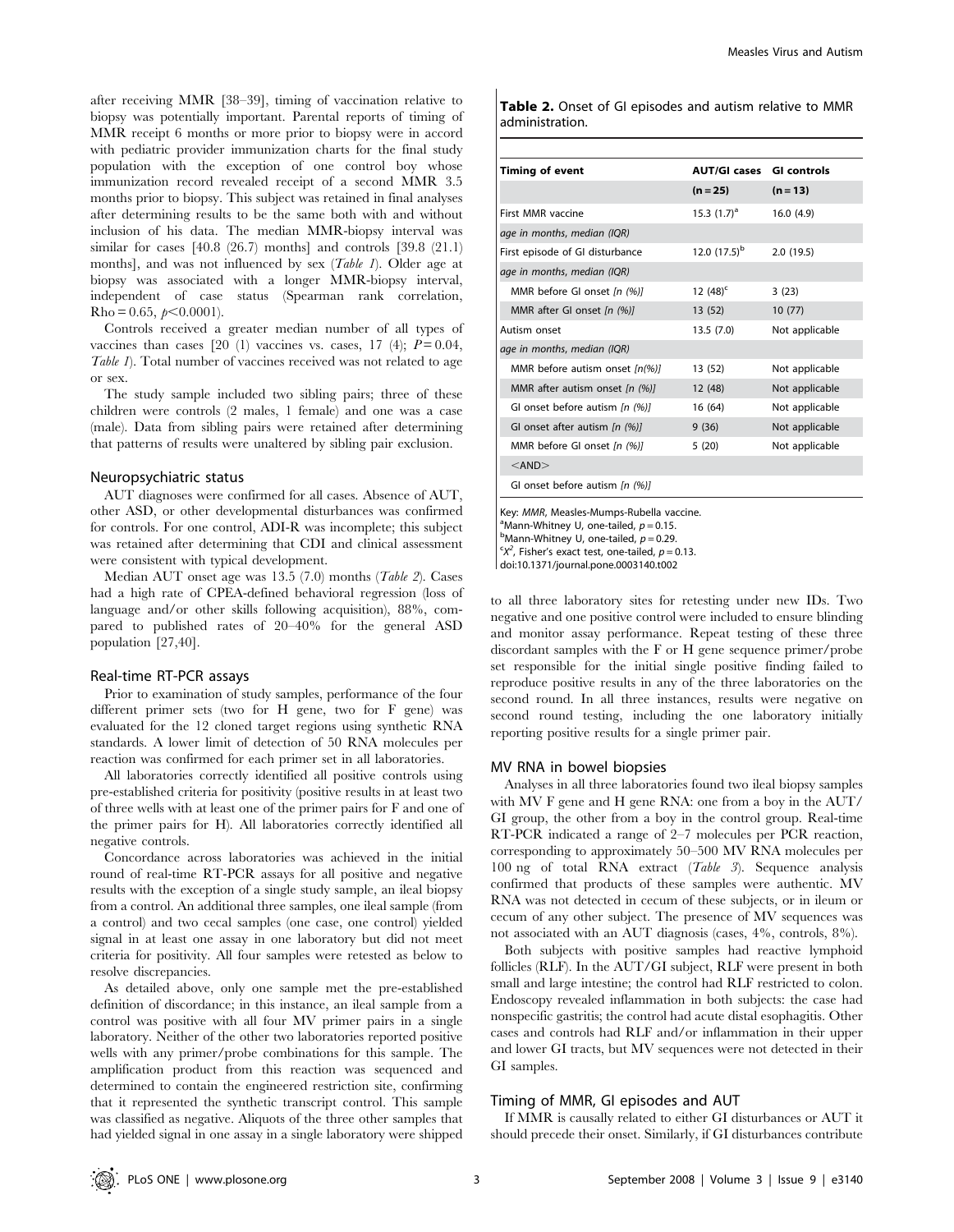|                | Table 3. MV RNA detected by real-time RT-PCR.                                                                                                                     |     |                       |                    |                                  |                                                                                                                      |                                                  |                              |                              |                         |
|----------------|-------------------------------------------------------------------------------------------------------------------------------------------------------------------|-----|-----------------------|--------------------|----------------------------------|----------------------------------------------------------------------------------------------------------------------|--------------------------------------------------|------------------------------|------------------------------|-------------------------|
| $\overline{a}$ | Study group                                                                                                                                                       | Sex | biopsy (yr)<br>Age at | MMR (mo)<br>Age at | Time since<br>ast MMR<br>em<br>E | <b>MV</b> sequences<br>GI region with                                                                                | Number of molecules per PCR reaction*            |                              |                              |                         |
|                |                                                                                                                                                                   |     |                       |                    |                                  |                                                                                                                      | mean + SD (laboratories positive for primer set) |                              |                              |                         |
|                |                                                                                                                                                                   |     |                       |                    |                                  |                                                                                                                      |                                                  | F gene                       |                              | H gene                  |
|                |                                                                                                                                                                   |     |                       |                    |                                  |                                                                                                                      | NeF                                              | đ                            | <b>MeH</b>                   | 긩                       |
| ō,             | AUT/GI                                                                                                                                                            |     | 4.71                  | 15.9               | 40.6                             | lleum                                                                                                                | $3.5 \pm 2.3$ (Dub, CU, CDC)                     | $1.7 \pm 0.7$ (Dub, CU, CDC) | $1.9 \pm 1.8$ (CU, CDC)      | NEGATIVE                |
| 35             | GI control                                                                                                                                                        | Σ   | 3.98                  | 20.5               | 27.2                             | <b>Illeum</b>                                                                                                        | $6.9 \pm 2.8$ (Dub, CU, CDC)                     | $3.3 \pm 1.6$ (Dub, CU, CDC) | $2.1 \pm 1.2$ (Dub, CU, CDC) | $2.1 \pm 0.7$ (CU, CDC) |
| key:           | Dub, Trinity College Dublin (Coombe Women's Hospital), Dublin.<br>CDC, Centers for Disease Control and Prevention, Atlanta.<br>CU, Columbia University, New York. |     |                       |                    |                                  | Represents number of cDNA molecules per PCR reaction; each PCR reaction represents 100 ng total RNA from one sample. |                                                  |                              |                              |                         |

Measles Virus and Autism

to AUT they should precede onset of AUT. We approached temporal relationships in the following manner: subjects with MMR administration and GI onset in the same month were considered to have MMR administration before the onset of GI episodes; subjects with GI episode and AUT onset within the same month were considered to have GI onset before AUT onset; and subjects with MMR and AUT onset within the same month were considered to have MMR onset before the onset of AUT.

There were no significant differences in the proportion of cases and controls with MMR before onset of GI episodes: 12 of 25 cases (48%) received MMR before GI episodes began as compared with 3 of 13 controls  $(23\%; P=0.13; Table 2)$ . To examine whether the MMR-GI onset interval differed for cases and controls, survival analysis was pursued, using only those children with onset of GI episodes after MMR administration. Kaplan-Meier analysis showed no differences between cases and controls in latency from MMR to initial GI disturbances (Mantel-Cox logrank test).

To determine whether our data supported the hypothesis that GI pathology contributes to ASD pathogenesis, we examined the temporal relationship between MMR immunization, first GI episode, and AUT onset. If the putative relationship of MMR to GI pathology and AUT is valid, MMR must precede GI dysfunction and AUT, and GI dysfunction must precede AUT. If GI dysfunction contributes to AUT independent of MMR, it is necessary only that GI dysfunction precede development of AUT.  $X^2$  analyses indicated no role for MMR in either the pathogenesis of AUT or GI dysfunction (Table 4). Only 5 of 25 subjects (20%) had received MMR before the onset of GI complaints and had also had onset of GI episodes before the onset of AUT  $(P = 0.03)$ .

Cases first receiving MMR prior to onset of GI complaints were older at index GI episodes [21.0 (22.0) months] than cases receiving their first MMR after GI episodes already began [1.0 (12.0) months;  $p<0.0001$ ; *Table 5*]. Conversely, cases with GI episodes preceding AUT onset had much earlier onset of GI problems than cases with initiation of GI episodes after onset of AUT  $[2.5 (13.0)$  vs. 30.0  $(23.3)$  months, respectively;  $P = 0.001$ .

# **Discussion**

We found no differences between AUT/GI and GI control groups in detection of MV sequences in RNA extracted from ileal or cecal biopsy specimens. Real-time RT-PCR assays with molecular controls engineered to allow differentiation of products arising from synthetic vs. bone fide MV RNA produced consistent results across three laboratories, with each laboratory site reporting less than 10 cDNA copies of MV F and H gene in ileal biopsies from one child with autism and one child without neurological disorder.

Table 4. Number and frequency of AUT/GI subjects receiving MMR before or after GI onset and with index GI episode before or after ASD.

| <b>ORDER OF EVENTS</b> | <b>CASES</b>          |                     |
|------------------------|-----------------------|---------------------|
|                        | $(n = 25)$            |                     |
|                        | <b>GI before ASD</b>  | <b>GI after ASD</b> |
|                        | n(%)                  | n(%)                |
| MMR before GI          | 5 $(31)$ <sup>†</sup> | 7(78)               |
| <b>MMR</b> after GI    | 11 (69)               | 2(22)               |
|                        |                       |                     |

 $^{\dagger}X^2$ , Fisher's exact test, one-tailed,  $p = 0.03$ .

doi:10.1371/journal.pone.0003140.t004

MeF, MeH, measles primer sets specific for F and H gene regions of MV, respectively (Appendix S1). OLF, OLH, measles primer sets specific for F and H gene regions of MV, respectively [10] (Appendix S1).

, measles primer sets specific for F and H gene regions of MV, respectively (Appendix S1).<br>measles primer sets specific for F and H gene regions of MV, respectively [10] (Appendix S1).

doi:10.1371/journal.pone.0003140.t003

MeH, OLH, MeF, de:<br>de:

10.1371/journal.pone.0003140.t003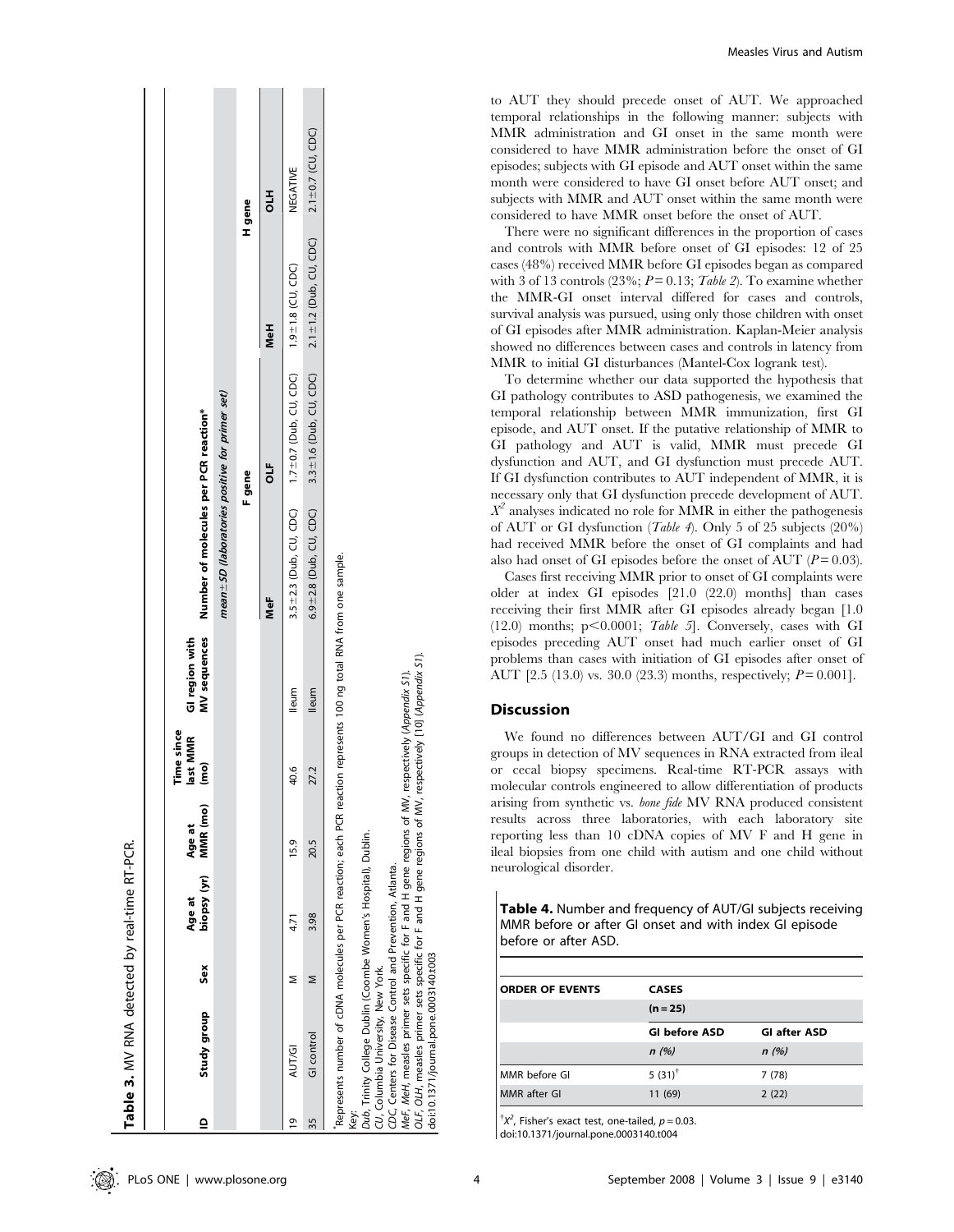Table 5. Ages of AUT/GI subjects receiving MMR before or after GI onset and with index GI episode before or after ASD.

| <b>ORDER OF EVENTS</b>                              | <b>AGE AT EVENT</b>     |                  |                  |                  |  |  |
|-----------------------------------------------------|-------------------------|------------------|------------------|------------------|--|--|
|                                                     | in months, median (IQR) |                  |                  |                  |  |  |
|                                                     | <b>First MMR</b>        | First GI episode | <b>ASD onset</b> | <b>GI biopsy</b> |  |  |
| <b>MMR before GI</b> $(n = 12)$                     | 15.1(3.2)               | $21.0(22.0)$ **  | 16.0(5.5)        | 58.2 (32.1)      |  |  |
| <b>MMR after GI</b> $(n = 13)$                      | 15.8(0.6)               | 1.0(12.0)        | 12.0(9.5)        | 74.8 (37.3)      |  |  |
| <b>GI before ASD</b> $(n = 16)$                     | 15.3(1.0)               | $2.5(13.0)^{*}$  | 13.5(4.5)        | 64.5 (35.2)      |  |  |
| <b>GI after ASD</b> $(n=9)$                         | 15.3(4.3)               | 30.0(23.3)       | 12.0 (13.0)      | 71.3 (34.8)      |  |  |
| MMR before GI                                       | 15.0(4.7)               | 15.0(6.5)        | 16.0(6.0)        | 52.2 (29.4)      |  |  |
| $\langle$ AND $>$ GI before ASD (n = 5)             |                         |                  |                  |                  |  |  |
| <b>NOT MMR before GI</b>                            | 15.3(0.9)               | 12.0(22.0)       | 12.0(10.5)       | 68.4 (33.1)      |  |  |
| $\langle \text{AND} \rangle$ GI before ASD (n = 20) |                         |                  |                  |                  |  |  |
| <b>All AUT/GI cases</b> $(n = 25)$                  | 15.3(1.7)               | 12.0(17.5)       | 13.5(7.0)        | 65.6 (35.7)      |  |  |

 $*$ Mann-Whitney U, one-tailed, p $<$ 0.0001.

 $^*$ Mann-Whitney U, one-tailed,  $p = 0.001$ .

doi:10.1371/journal.pone.0003140.t005

Our results differ with reports noting MV RNA in ileal biopsies of 75% of ASD vs. 6% of control children [10,41]. Discrepancies are unlikely to represent differences in experimental technique because similar primer and probe sequences, cycling conditions and instruments were employed in this and earlier reports; furthermore, one of the three laboratories participating in this study performed the assays described in earlier reports. Other factors to consider include differences in patient age, sex, origin (Europe vs. North America), GI disease, recency of MMR vaccine administration at time of biopsy, and methods for confirming neuropsychiatric status in cases and controls. Participation in the current study required confirmation in cases of the presence of an AUT diagnosis and exclusion in controls of AUT or other developmental disturbances.

MV in MMR has been proposed to induce GI inflammation, increasing permeability to neuroactive chemicals that promote developmental neuropathology [42–43]. If this model is correct, MMR immunization should precede GI complaints, and both MMR and GI complaints should precede onset of ASD. We found the age at the time of exposure to MMR relative to onset of GI problems in cases and controls and the temporal order of MMR administration, GI episodes, and AUT onset in cases to be inconsistent with a causal role for MMR vaccine as a trigger or exacerbator of either GI disturbances or autism.

ASDs comprise a wide range of endophenotypes that may represent different routes to pathogenesis. The work reported here eliminates the remaining support for the hypothesis that ASD with GI complaints is related to MMR exposure. We found no relationship between the timing of MMR and the onset of either GI complaints or autism. We also could not confirm previous work linking the presence of MV RNA in GI tract to ASD with GI complaints. The origin, nature, and frequency of GI disturbances within the larger ASD population remain unclear; focused research strategies are required to define these endophenotypes and determine their significance for causal hypotheses.

## Materials and Methods

#### Human subjects

Families of potential subjects were invited to participate if ileocolonoscopy with biopsy was specifically indicated as part of clinical care. Invited children were scheduled for upper and/or

lower endoscopic procedures based on clinical imperative. Routine informed consent for clinical procedures was obtained by the gastroenterologist. Informed consent procedures detailed additional research procedures to be performed, and specific written permission was provided by consenting parents and guardians and children capable of providing assent (7 years or older). Study procedures were approved by the Institutional Review Boards of Partners/MGH, CU Medical Center, and the CDC and by the Ethics Committee of Coombe Women's Hospital prior to study initiation.

## Subjects

Children between 3 and 10 years of age were serially and prospectively recruited from the Pediatric Gastroenterology and Nutrition and LADDERS Clinics (MGH) in the years 2003 to 2005 into two groups if they had clinically significant GI disturbances requiring ileocolonoscopic examination and either: 1) presence of Autistic Disorder (AUT; suspected or assigned) (AUT/GI cases), or 2) absence of known or suspected developmental disturbances (GI controls). Potential controls were frequency-matched to potential AUT/GI cases within three age strata: 3–5, 6–7, or 8–10 years. Eligible children received at least one prior immunization containing MV vaccine strain. Children reported by parents to have received MV immunization within 6 months of planned biopsy were excluded.

#### Clinical procedures

Neuropsychiatric status was established for all subjects by child neurologists, psychiatrists or developmental pediatricians (LAD-DERS) using Diagnostic and Statistical Manual-Fourth Edition, Text Revision (DSM-IV-TR [44]) diagnostic criteria. Cases failing to meet full DSM-IV-TR criteria for AUT (299.00 code) were excluded from further analysis, including subjects with diagnoses of any DSM-IV-TR pervasive developmental disorder (PDD) other than AUT (PDD-Not Otherwise Specified, Asperger's Disorder, Childhood Disintegrative Disorder, Rett's Disorder) or genetic syndromes associated with ASD features (Fragile X, tuberous sclerosis, neurofibromatosis, trisomy 21).

Data were obtained from parents by trained clinical raters using standardized data collection forms. Pediatrician records were acquired to confirm parent-reported dates, types, brands, and lot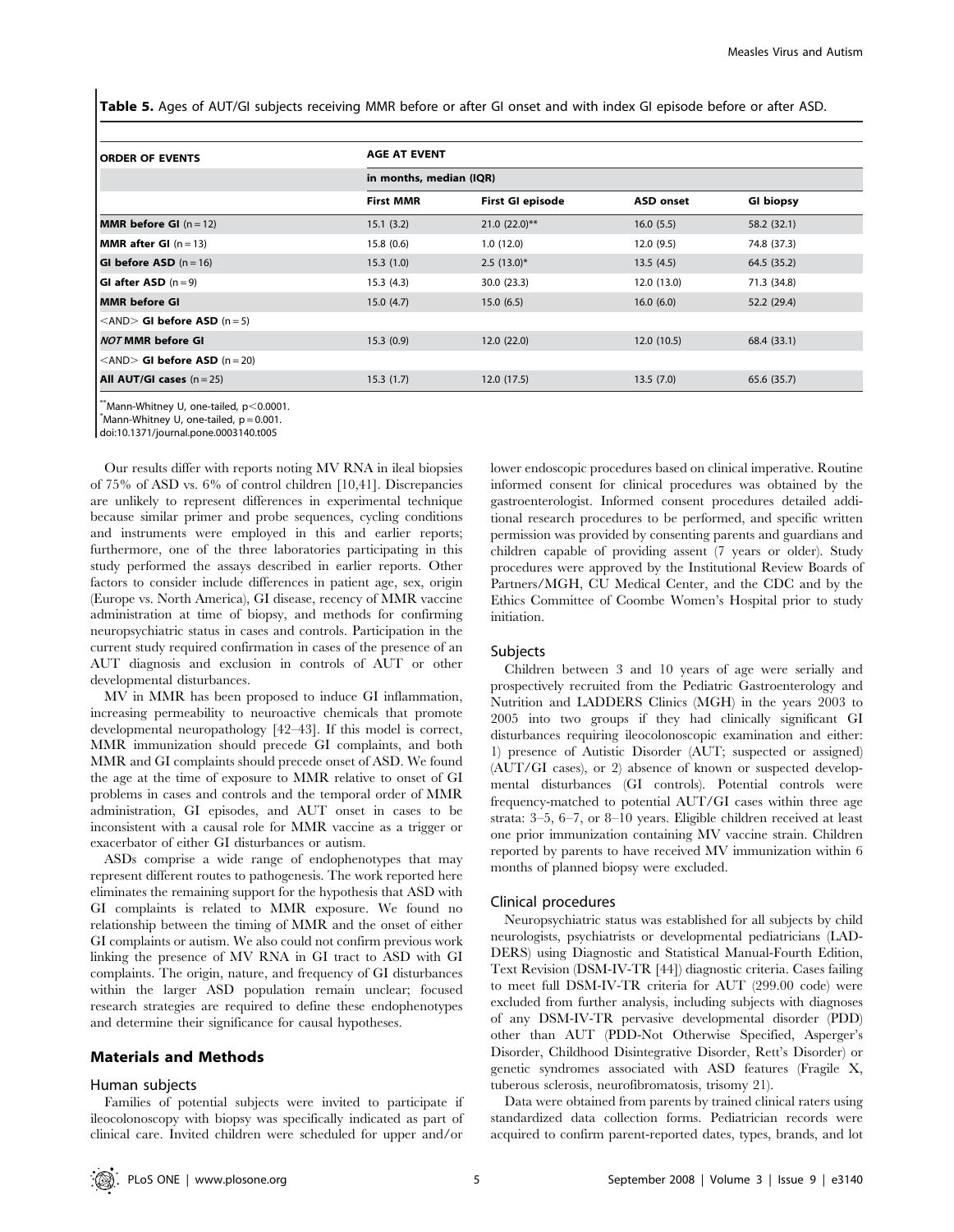numbers of immunizations. All subjects were evaluated using the Autism Diagnostic Interview-Revised (ADI-R [45]) and Shortened CPEA Regression Interview, modeled on the MacArthur Communicative Development Inventory (CDI) (courtesy of Catherine Lord) [27,46–49]. Certified raters administered the ADI-R to caregivers of cases to confirm DSM-IV-TR AUT diagnoses using established cutoffs [49]. Controls were evaluated in the same manner as cases to exclude subjects with ASD or other developmental disturbances.

Regression status (loss of language and/or other skills) was established according to well-validated CPEA algorithms [27,48– 49]. All diagnostic information (ADI-R, CDI, clinician diagnosis) was reviewed by a single pediatric neurologist to ensure consistency.

#### Blinding

A randomized list of linked clinical and laboratory ID codes was prepared by the Biostatistics Core (CU) prior to study initiation and provided to MGH research assistants. The MGH clinical coordinator acquired, recorded and transmitted clinical data on case report forms identified only by clinical ID. To maintain the blind, patient samples were labeled at MGH with only the linked laboratory ID codes and shipped to the Laboratory Core (CU). Samples were maintained under laboratory codes for all assays at all three sites, including any repeat assays required to address inter-laboratory discordance. Linkage of clinical and laboratory ID codes remained with the Biostatistics group until inter-laboratory discordance was resolved and data quality control procedures were complete; a linked dataset was then prepared and final data analysis ensued.

#### Sample acquisition

Biopsy material was obtained from terminal ileum and cecum under direct supervision of the team gastroenterologist. For analyses of MV RNA, four random samples were taken from superficial mucosae of ileum and cecum. Additional specimens were acquired at sites indicative of inflammatory GI lesions, if present. All samples intended for RNA analysis were frozen immediately in coded tubes in liquid nitrogen and stored at  $-70^{\circ}$ C until shipment to CU on dry ice. Frozen biopsy specimens were stored in a dedicated  $-70^{\circ}$ C freezer until RNA extraction to avoid inadvertent contamination. A portion of each clinical pathology sample also was retained under blind for histopathologic analysis.

#### Preparation of RNA

Total RNA from bowel biopsies was obtained by acid guanidinium thiocyanate-phenol-chloroform extraction (TRI-Reagent, Molecular Research Center) at CU. Aliquots of RNA were prepared to ensure sufficient material for primary analysis at each of the three laboratory sites and for repeated analyses in the event results among sites were discordant. One 16 µg aliquot of RNA was created for each region (ileum, cecum, lesion) and sent to the three analytical laboratories for real-time RT-PCR detection of MV F and H gene sequences using two primer/probe sets each, as well as a control gene. To reduce the possibility that prior results might influence interpretation of repeat laboratory tests, additional aliquots of total RNA were coded with different laboratory IDs and stored at  $-70^{\circ}$ C.

# Assay development

Three laboratory sites participated in MV RNA analyses: 1) Coombe Women's Hospital, Trinity College; 2) Center for Infection and Immunity, CU, New York; 3) Measles, Mumps, Rubella, and Herpesvirus Laboratory Branch, CDC, Atlanta.

Real-time RT-PCR assays employed four primer/probe sets: the sets originally described by Uhlmann et al. [10] for targeting F (fusion protein) and H (hemagglutinin protein) gene regions, and newly selected primer/probe sets targeting different regions in F and H gene sequences.

Synthetic MV transcripts were used as positive controls. These transcripts contained engineered mutations to allow distinction from *bona fide* MV sequences. A common cellular gene  $(\beta$ -actin) was used as a control for integrity of RNA template. Negative controls included reactions where water or normal human placental RNA was substituted for clinical sample RNA.

Additional details on primer pair design, positive and negative controls, and real-time RT-PCR assay calibration and procedures are provided in Appendix S1.

#### Criteria for concordance

A positive finding in a single laboratory for each individual sample was defined as any result above the detection threshold (values above baseline and below a Ct of 45) in two of three triplicate reaction wells in a 96-well plate, for any single set of F or H primers, within that laboratory. The Biostatistics Core assessed coded data from each laboratory for positive results by GI region (ileum, cecum, lesion) and by primer pair, as well as for concordance of positive and negative findings across laboratories. All positive findings for a specific sample (RNA from one GI region, from a single subject) were first evaluated within each laboratory to determine whether both F gene and H gene MV sequences were represented (detection of RNA on the basis of two or more wells positive out of three, with either or both of the two primer/probe combinations for F and H gene regions). Concordance with respect to positive findings for a specific primer pair and GI region for an individual subject was next examined across laboratories; findings consistent in two or more laboratories for any primer pair/GI region were defined as concordant results. Samples for which at least two laboratories reported a positive finding with at least one F gene primer set and at least one H gene primer set were defined as positive for the presence of MV sequences (Appendix S2). Discordance across laboratories was defined as the presence of positive findings with at least one F gene primer set and at least one H gene primer set in a single laboratory.

#### Data reporting and analysis

Assay results were reported under laboratory ID directly to the Biostatistics Core via a secure website. Prior to breaking the sample code, the Biostatistics Core reviewed consistency of results across the three sites for each individual sample. Concordance across laboratories was required for every positive and negative control as well as for each study sample. In instances where discordant results were noted across sites for any sample (including positive and negative controls), the Biostatistics Core notified the coordinating laboratory that additional aliquots of that sample were to be sent to each of the analytical laboratory sites for repeat assays. This process continued until any such inconsistencies were resolved. Products from positive reaction wells were sequenced to ensure the absence of engineered restriction sites and identify bona fide positives.

## **Statistics**

Group comparisons were conducted using nonparametric tests (Mann-Whitney U test; nominal  $\alpha$  = 0.05) for continuous data deviating from normal distributions, and chi-square  $(X^2)$  analyses for nominal data (Fisher's Exact Test to determine significance). One-tailed tests for significance were pursued unless otherwise indicated, given the study objectives of determining whether MV sequences were more likely to be found in biopsy tissues of cases than controls, as previously reported by Wakefield and colleagues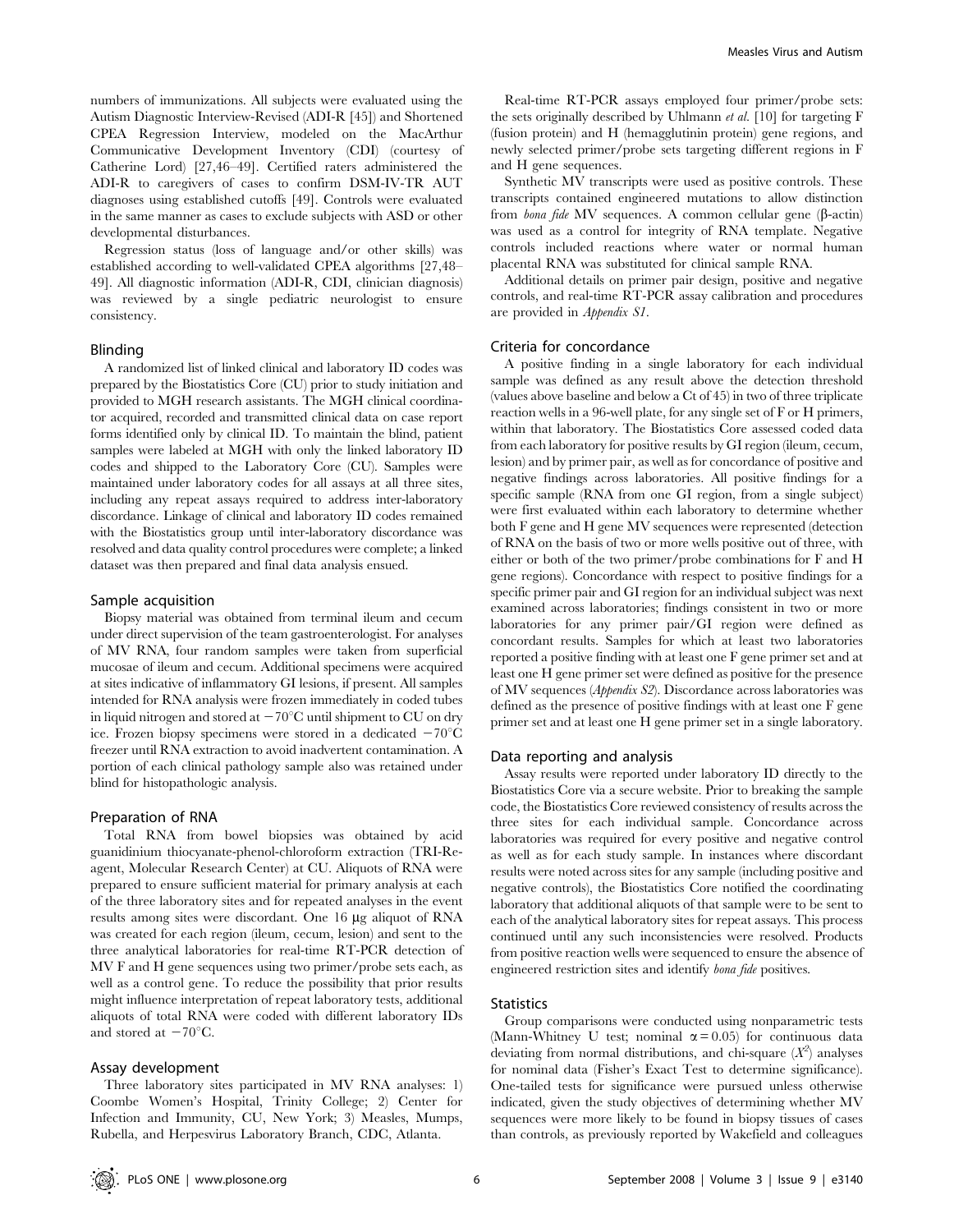and as consistent with the MMR hypothesis [1,9–10]. Kaplan-Meier survival analysis was employed to examine whether the time between MMR exposure and onset of GI episodes differed for cases and controls, excluding subjects with index GI episodes occurring before MMR. A Mantel-Cox logrank test was used to compare survival curves after determining that assumptions of the test were met (e.g., independent, random samples; lack of correlation among covariates). Spearman rank correlation was used to evaluate whether older age at biopsy was associated with longer MMR biopsy intervals, independent of case status. StatView for Windows, version 5.0.1 (SAS Institute) and SPSS for Windows, version 15.0 (SPSS, Inc.) statistical software were employed for these analyses.

# Supporting Information

Appendix S1 Appendix S1 includes text, fig S1A, fig S1B, and table S1, with supplemental information regarding molecular methods and primer design

Found at: doi:10.1371/journal.pone.0003140.s001 (0.19 MB DOC)

## References

- 1. Wakefield AJ, Murch SH, Anthony A, Linnell J, Casson DM, et al. (1998) Ileallymphoid-nodular hyperplasia, non-specific colitis, and pervasive developmental disorder in children. Lancet 351: 637–641.
- 2. Ashwood P, Anthony A, Torrente F, Wakefield AJ (2004) Spontaneous mucosal lymphocyte cytokine profiles in children with autism and gastrointestinal symptoms: mucosal immune activation and reduced counter regulatory interleukin-10. J Clin Immunol 24: 664–673.
- 3. Ashwood P, Wakefield AJ (2006) Immune activation of peripheral blood and mucosal CD3+ lymphocyte cytokine profiles in children with autism and gastrointestinal symptoms. J Neuroimmunol 173: 126–134.
- 4. Furlano RI, Anthony A, Day R, Brown A, McGarvey L, et al. (2001) Colonic CD8 and gamma delta T-cell infiltration with epithelial damage in children with autism. J Pediatr 138: 366–372.
- 5. Torrente F, Ashwood P, Day R, Machado N, Furlano RI, et al. (2002) Small intestinal enteropathy with epithelial IgG and complement deposition in children with regressive autism. Mol Psychiatry 7: 375–382, 334.
- 6. Wakefield AJ, Anthony A, Murch SH, Thomson M, Montgomery SM, et al. (2000) Enterocolitis in children with developmental disorders. Am J Gastroenterol 95: 2285–2295.
- 7. Wakefield AJ, Ashwood P, Limb K, Anthony A (2005) The significance of ileocolonic lymphoid nodular hyperplasia in children with autistic spectrum disorder. Eur J Gastroenterol Hepatol 17: 827–836.
- 8. Ashwood P, Anthony A, Pellicer AA, Torrente F, Walker-Smith JA, et al. (2003) Intestinal lymphocyte populations in children with regressive autism: evidence for extensive mucosal immunopathology. J Clin Immunol 23: 504–517.
- 9. Kawashima H, Mori T, Kashiwagi Y, Takekuma K, Hoshika A, et al. (2000) Detection and sequencing of measles virus from peripheral mononuclear cells from patients with inflammatory bowel disease and autism. Dig Dis Sci 45: 723–729.
- 10. Uhlmann V, Martin CM, Sheils O, Pilkington L, Silva I, et al. (2002) Potential viral pathogenic mechanism for new variant inflammatory bowel disease. Mol Pathol 55: 84–90.
- 11. Wakefield AJ (2002) Enterocolitis, autism and measles virus. Mol Psychiatry 7 Suppl 2: S44–46.
- 12. O'Leary JJ, Uhlmann V, Wakefield AJ (2000) Measles virus and autism. Lancet 356: 772.
- 13. Barlow WE, Davis RL, Glasser JW, Rhodes PH, Thompson RS, et al. (2001) The risk of seizures after receipt of whole-cell pertussis or measles, mumps, and rubella vaccine. N Engl J Med 345: 656–661.
- 14. Chen W, Landau S, Sham P, Fombonne E (2004) No evidence for links between autism, MMR and measles virus. Psychol Med 34: 543–553.
- 15. Dales L, Hammer SJ, Smith NJ (2001) Time trends in autism and in MMR immunization coverage in California. JAMA 285: 1183–1185.
- 16. DeStefano F, Bhasin TK, Thompson WW, Yeargin-Allsopp M, Boyle C (2004) Age at first measles-mumps-rubella vaccination in children with autism and school-matched control subjects: a population-based study in metropolitan Atlanta. Pediatrics 113: 259–266.
- 17. Farrington CP, Miller E, Taylor B (2001) MMR and autism: further evidence against a causal association. Vaccine 19: 3632–3635.
- 18. Fombonne E, Chakrabarti S (2001) No evidence for a new variant of measlesmumps-rubella-induced autism. Pediatrics 108: E58.

Appendix S2 Figure S2, study criteria and methods for resolving intra- and inter-laboratory disconcordance

Found at: doi:10.1371/journal.pone.0003140.s002 (0.11 MB DOC)

## Acknowledgments

We thank Emily Alexandrino for her work on project coordination.

**Disclaimer:** The conclusions and opinions presented herein are those of the authors and not necessarily those of CDC, AAP, Trinity College Dublin, or Columbia University.

### Author Contributions

Conceived and designed the experiments: MH TB LP WIL. Performed the experiments: TB TB MB GL US KH OS. Analyzed the data: MH TB MB GL WIL. Contributed reagents/materials/analysis tools: TB TB GL PAR WJB JO. Wrote the paper: MH WIL. Obtained funding: WIL MH EA. Study supervision: WIL MB TB MH TB. Critical revisions of manuscript: WIL MH TB LP OS JO WJB PAR KH MB. Statistical analysis: MH. Study oversight: LP.

- 19. Fombonne E, Zakarian R, Bennett A, Meng L, McLean-Heywood D (2006) Pervasive developmental disorders in Montreal, Quebec, Canada: prevalence and links with immunizations. Pediatrics 118: e139–150.
- 20. Honda H, Shimizu Y, Rutter M (2005) No effect of MMR withdrawal on the incidence of autism: a total population study. J Child Psychol Psychiatry 46: 572–579.
- 21. Kaye JA, del Mar Melero-Montes M, Jick H (2001) Mumps, measles, and rubella vaccine and the incidence of autism recorded by general practitioners: a time trend analysis. BMJ 322: 460–463.
- 22. Lingam R, Simmons A, Andrews N, Miller E, Stowe J, et al. (2003) Prevalence of autism and parentally reported triggers in a north east London population. Arch Dis Child 88: 666–670.
- 23. Madsen KM, Hviid A, Vestergaard M, Schendel D, Wohlfahrt J, et al. (2002) A population-based study of measles, mumps, and rubella vaccination and autism. N Engl J Med 347: 1477–1482.
- 24. Makela A, Nuorti JP, Peltola H (2002) Neurologic disorders after measlesmumps-rubella vaccination. Pediatrics 110: 957–963.
- 25. Patja A, Davidkin I, Kurki T, Kallio MJ, Valle M, et al. (2000) Serious adverse events after measles-mumps-rubella vaccination during a fourteen-year prospective follow-up. Pediatr Infect Dis J 19: 1127–1134.
- 26. Peltola H, Patja A, Leinikki P, Valle M, Davidkin I, et al. (1998) No evidence for measles, mumps, and rubella vaccine-associated inflammatory bowel disease or autism in a 14-year prospective study. Lancet 351: 1327–1328.
- 27. Richler J, Luyster R, Risi S, Hsu WL, Dawson G, et al. (2006) Is there a 'regressive phenotype' of Autism Spectrum Disorder associated with the measlesmumps-rubella vaccine? A CPEA Study. J Autism Dev Disord 36: 299–316.
- 28. Smeeth L, Cook C, Fombonne E, Heavey L, Rodrigues LC, et al. (2004) MMR vaccination and pervasive developmental disorders: a case-control study. Lancet 364: 963–969.
- 29. Smeeth L, Hall AJ, Fombonne E, Rodrigues LC, Huang X, et al. (2001) A casecontrol study of autism and mumps-measles-rubella vaccination using the general practice research database: design and methodology. BMC Public Health 1: 2.
- 30. Takahashi H, Arai S, Tanaka-Taya K, Okabe N (2001) Autism and infection/ immunization episodes in Japan. Jpn J Infect Dis 54: 78–79.
- 31. Taylor B, Miller E, Farrington CP, Petropoulos MC, Favot-Mayaud I, et al. (1999) Autism and measles, mumps, and rubella vaccine: no epidemiological evidence for a causal association. Lancet 353: 2026–2029.
- 32. Taylor B, Miller E, Lingam R, Andrews N, Simmons A, et al. (2002) Measles, mumps, and rubella vaccination and bowel problems or developmental regression in children with autism: population study. BMJ 324: 393–396.
- 33. Uchiyama T, Kurosawa M, Inaba Y (2007) MMR-vaccine and regression in autism spectrum disorders: negative results presented from Japan. J Autism Dev Disord 37: 210–217.
- 34. Afzal MA, Ozoemena LC, O'Hare A, Kidger KA, Bentley ML, et al. (2006) Absence of detectable measles virus genome sequence in blood of autistic children who have had their MMR vaccination during the routine childhood immunization schedule of UK. J Med Virol 78: 623–630.
- 35. D'Souza Y, Fombonne E, Ward BJ (2006) No evidence of persisting measles virus in peripheral blood mononuclear cells from children with autism spectrum disorder. Pediatrics 118: 1664–1675.